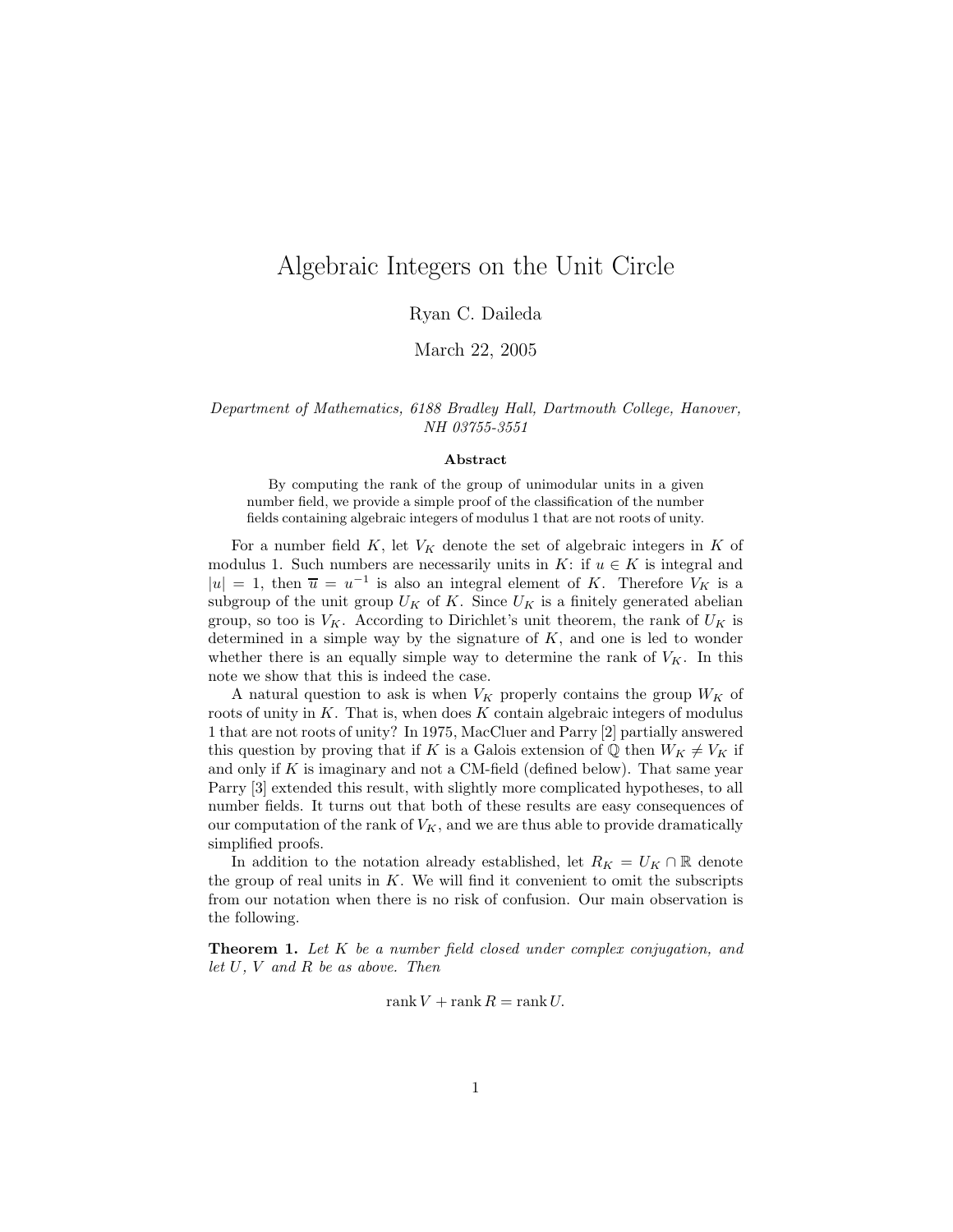*Proof.* By hypothesis, if  $u \in U$ , then  $\bar{u} \in U$  as well. Therefore,  $u\bar{u} = |u|^2 \in R$ and  $u/\bar{u} \in V$ . This means that

$$
u^2 = |u|^2 \frac{u}{\bar{u}} \in RV.
$$
\n<sup>(1)</sup>

Hence  $U^2 \subset RV \subset U$ , so that rank  $U = \text{rank } U^2 = \text{rank}(RV)$ . It is clear that  $R \cap V = \{\pm 1\}$ , giving rank  $RV = \text{rank } R + \text{rank } V$ , so we're done.  $R \cap V = \{\pm 1\}$ , giving rank  $RV = \text{rank } R + \text{rank } V$ , so we're done.

The decomposition of equation (1) already appears in [1], but is utilized only in the case  $V = W$ . We also note that an imaginary number field K is closed under complex conjugation if and only if it is of degree 2 over its maximal real subfield, a condition which appears as a hypothesis in [1].

**Corollary 1.** Let  $K$  be a number field closed under complex conjugation. Let  $F = K \cap \mathbb{R}$  be the maximal real subfield of K. Then

$$
rank V_K = rank U_K - rank U_F.
$$

*Proof.* Since  $U_F = U_K \cap \mathbb{R} = R_K$ , this follows immediately from the theorem.

A number field K contains unimodular units that are not roots of unity precisely when  $W \neq V$ . Since the torsion part of V is W, we will have  $W \neq V$ if and only if rank  $V > 0$ . Corollary 1 can therefore be restated as follows.

Corollary 2. Let K be a number field, closed under complex conjugation, and let  $F = K \cap \mathbb{R}$ . Then K contains unimodular units that are not roots of unity if and only if  $\text{rank } U_K > \text{rank } U_F$ .

Let F be any proper subfield of the number field K. If we denote by  $r(L)$ and  $s(L)$  the number of real and complex places (resp.) of the number field  $L$ , then rank  $U_F = \text{rank } U_K$  if and only if

$$
r(K) + s(K) = r(F) + s(F),
$$
  
\n
$$
r(K) + 2s(K) = [K:F](r(F) + 2s(F)).
$$

It is easy to show that these equations are simultaneously satisfied if and only if  $[K: F] = 2, r(K) = s(F) = 0$  and  $r(F) = s(K)$  (see [3]). In this case, K is said to be a CM-field. Combining this observation with Corollary 2, we obtain the next result.

**Theorem 2.** Let  $K$  be a number field closed under complex conjugation. Then K contains unimodular units that are not roots of unity if and only if  $K$  is imaginary and not a CM-field.

Since every Galois extension of  $\mathbb Q$  is closed under complex conjugation, we have recovered MacCluer's and Parry's result. Turning now to the general case, let  $K$  denote the image of  $K$  under complex conjugation.